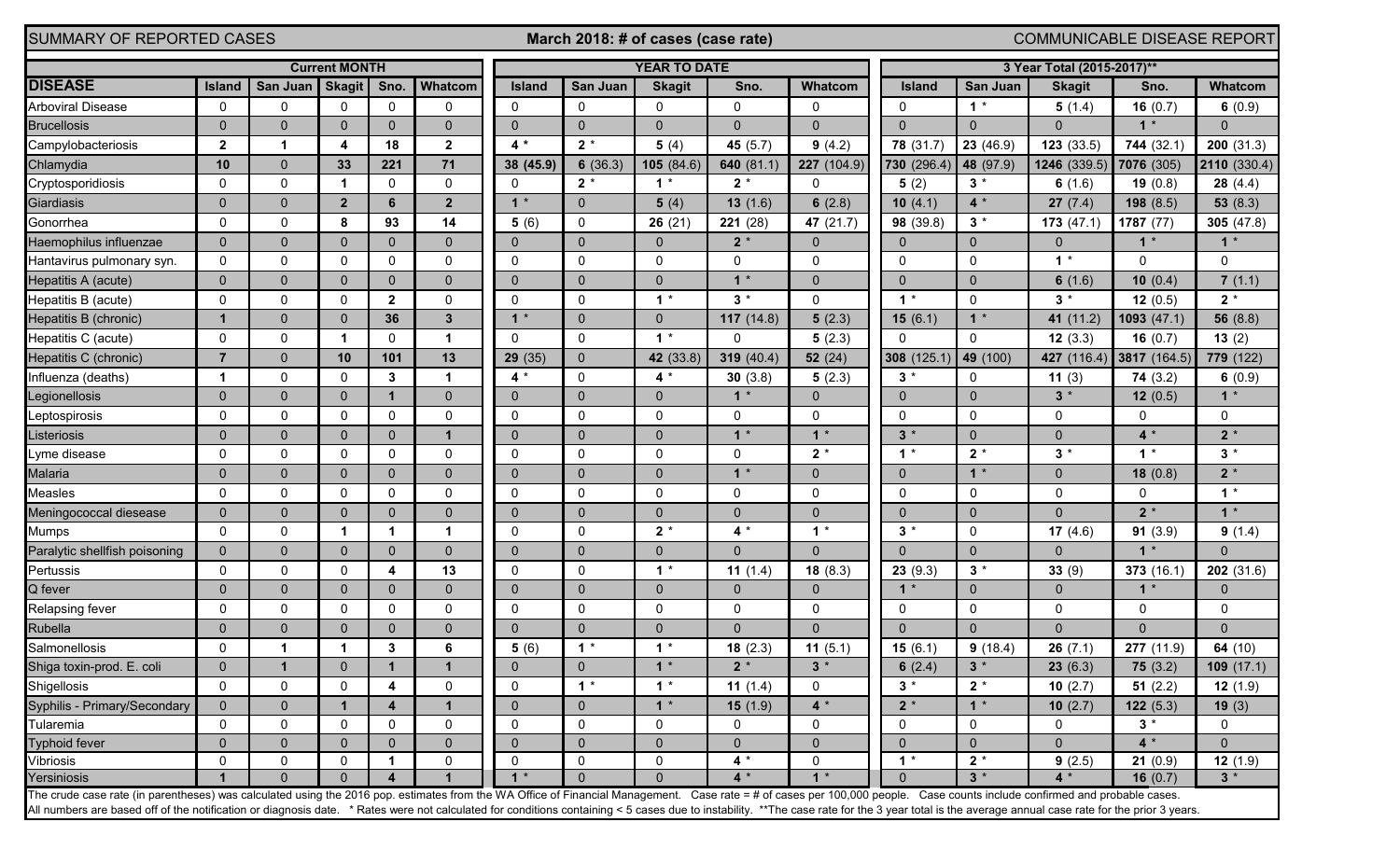Cases counted by notification date for non-STIs. STIs counted by date of diagnosis.

| County    | 2017 OFM |  |
|-----------|----------|--|
| Island    | 82.790   |  |
| San Juan  | 16.510   |  |
| Skagit    | 124.100  |  |
| Snohomish | 789.400  |  |
| Whatcom   | 216,300  |  |